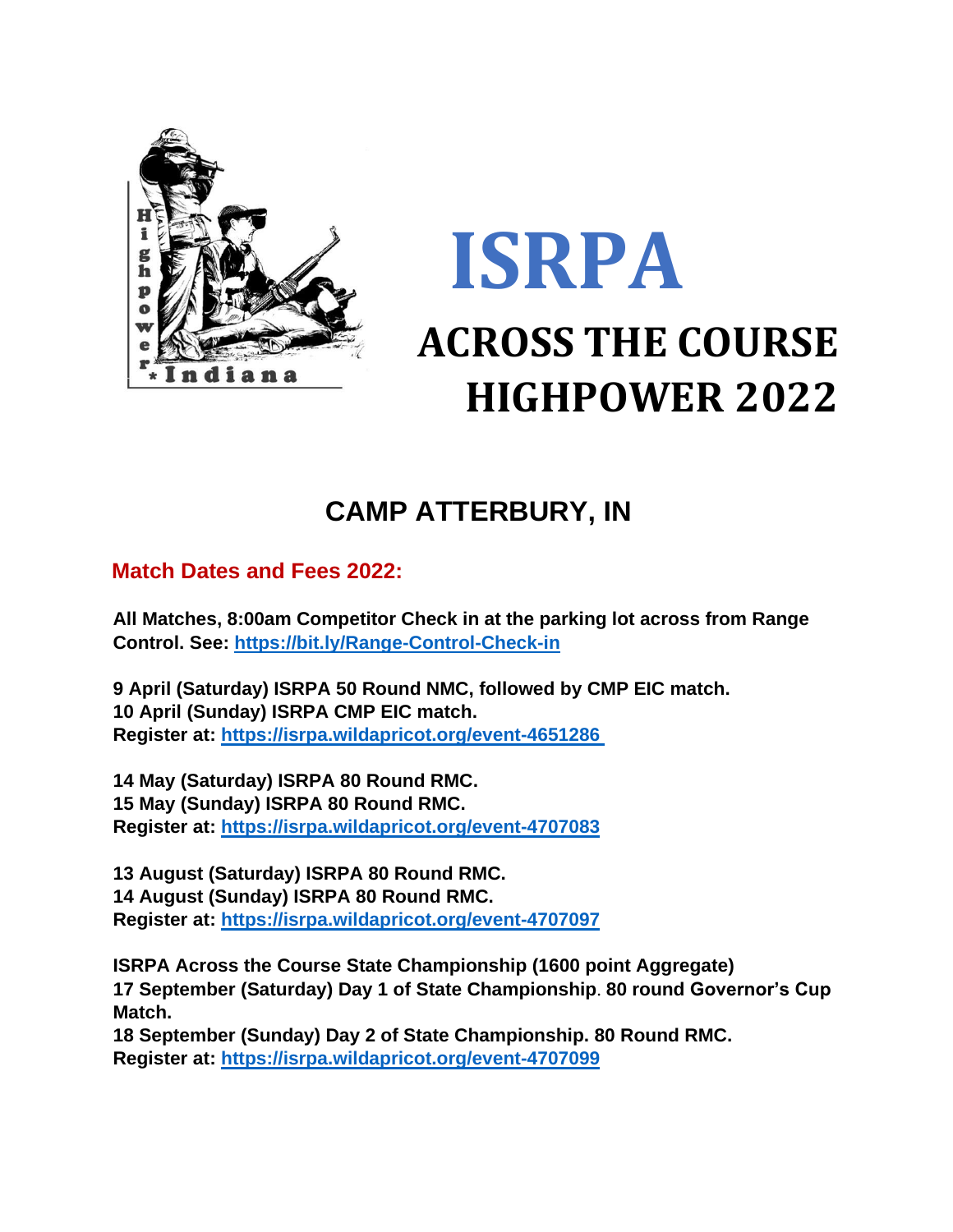#### **Entry Fees and Registration:**

**Match fee per day (except State Championship Matches) \$30 non-member, \$25 ISRPA member. Juniors shoot free.**

**State Championship Match fee per day, \$40 non-member, \$35 ISRPA member. Juniors shoot free.**

**You must register and pay online for all matches https://isrpa.wildapricot.org/ High-Power-Rifle-Calendar. It's advised that you register in advance in case the event is full. If you arrive the day of the event, and there are spaces available you will be able to register and pay online at that time using your smartphone.**

**\*Registration includes instruction for Military Base Security and email notifications for changes/cancellations.** 

#### **ELIGIBILITY:**

Membership in the National Rifle Association is strongly encouraged but not required. Membership in the ISRPA (Indiana State Rifle and Pistol Association) or the State Association of the State in which the competitor resides is strongly encouraged and match fees include discount for ISRPA members. You can join ISRPA at www.isrpa.org. Full Time Students residing in Indiana may participate as a resident in either their home state or Indiana State Championships, but not both. No person who has been convicted of a Federal or State felony or any violation of Section 922 of Title 18, U. S. Code, is eligible to participate in any activity sponsored or sanctioned by the CMP, see CMP rule book for additional information.

#### **RULES/SANCTIONING:**

CMP rules will apply for CMP sanctioned matches. All ISRPA Matches listed in this program are sanctioned by the CMP. All competitors should familiarize themselves with the CMP rules. CMP rule books can be found at [https://bit.ly/CMP-](https://bit.ly/CMP-HighPowerRifle-Rules-2022)[HighPowerRifle-Rules-2022.](https://bit.ly/CMP-HighPowerRifle-Rules-2022) ISRPA and the Match Director reserve the right to modify any aspect of the events. Any such modification will be communicated in advance or announced prior to commencing fire for an event.

#### **CLASSIFICATION:**

CMP classifications will be used in matches that have awards based on classification. Anyone who does not have a High Power Rifle classification will fire in the Master Class (Master Unclassified). Scores will be reported to the CMP.

#### **AWARD SCHEDULE: State Championships**

**A framed representation of each updated trophy is presented to each Winner:**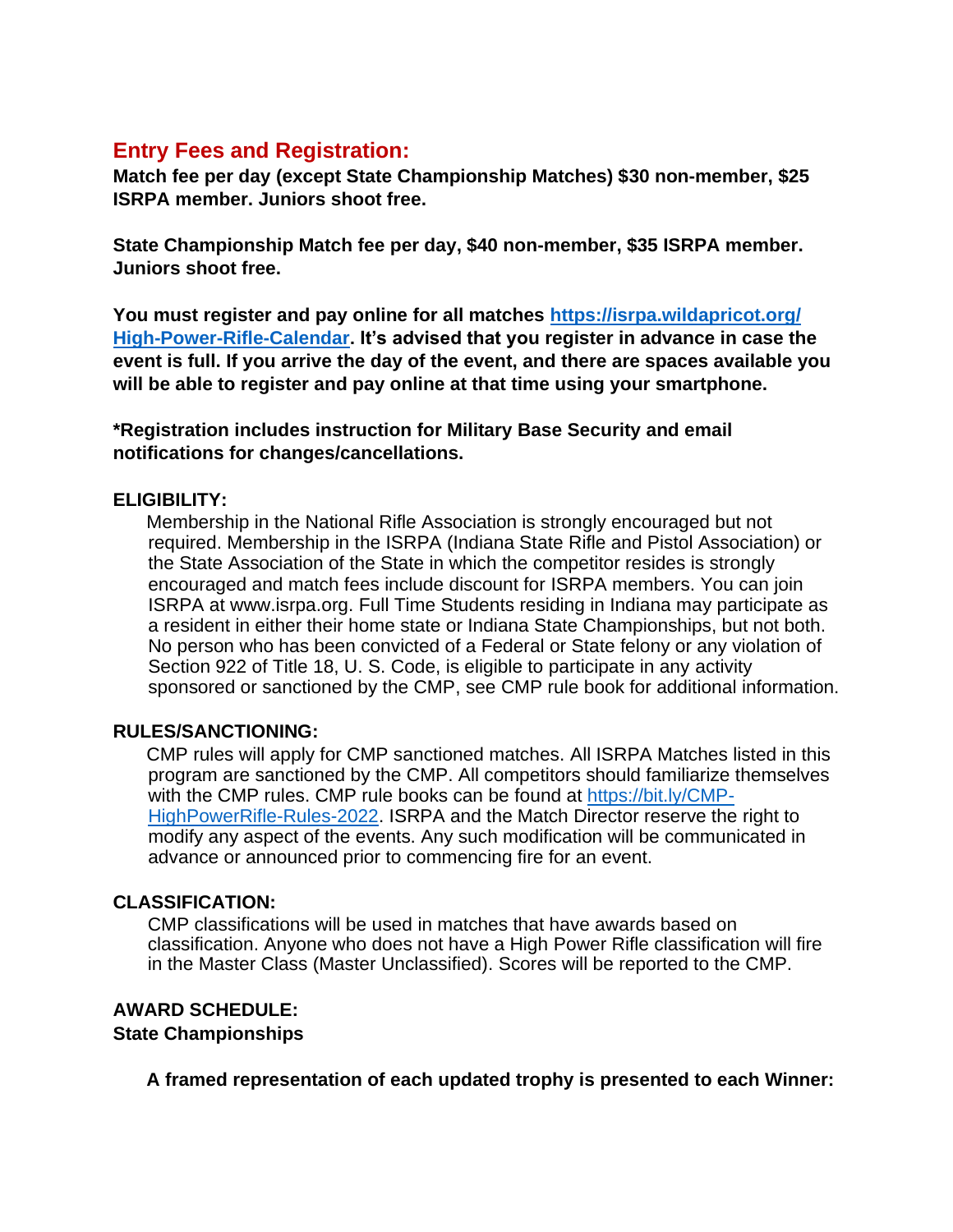Across the Course State Championship Match (Dan Ireland Trophy) Junior State Champion; Across the Course State Championship Match (Peter Faatz Junior Award) 300 Yard Reduced Course State Champion 100 Yard Reduced Course State Champion Grand Aggregate (Across the Course, 300 Yard Reduced Course, and 100 Yard Reduced Course)

#### **Class Awards:**

Class State Champion awards for each Class (5 or more shooters).

**CMP Award medallions** are awarded to the top three shooters in the State Championship, regardless of residency.

*\*Must be an Indiana Resident (or full time student in Indiana who does not participate in his or her home state championship to be eligible for State Champion awards.*

#### **General Information:**

All Matches will be shot on Silver Mountain Electronic Targets. Lodging is available on post, subject to Camp Atterbury Lodging and Billeting availability. Please call Camp Atterbury Lodging to reserve a room at 1-812-526- 1128. You can reserve a room for any date in the calendar year. Rooms can be cancelled one day prior to arrival without charge. Please verify all information, including cancellation policies with Camp Atterbury.

All State Championship and Award Winners are invited to receive their awards at the Annual Awards Banquet in Indianapolis (generally in November). Details on the ISRPA Website, ISSN Magazine, and at all ISRPA Matches.

# **ISRPA Across the Course Highpower State Championship Series**

### **The ISRPA Across the Course State Championship Series is comprised of 100 and 300 Yard Reduced and the Full Course Match, and the Garand State Championship:**

100 yard Reduced Course State Championship hosted by Fall Creek Valley Conservation Club. Information: www.fcvcc.org.